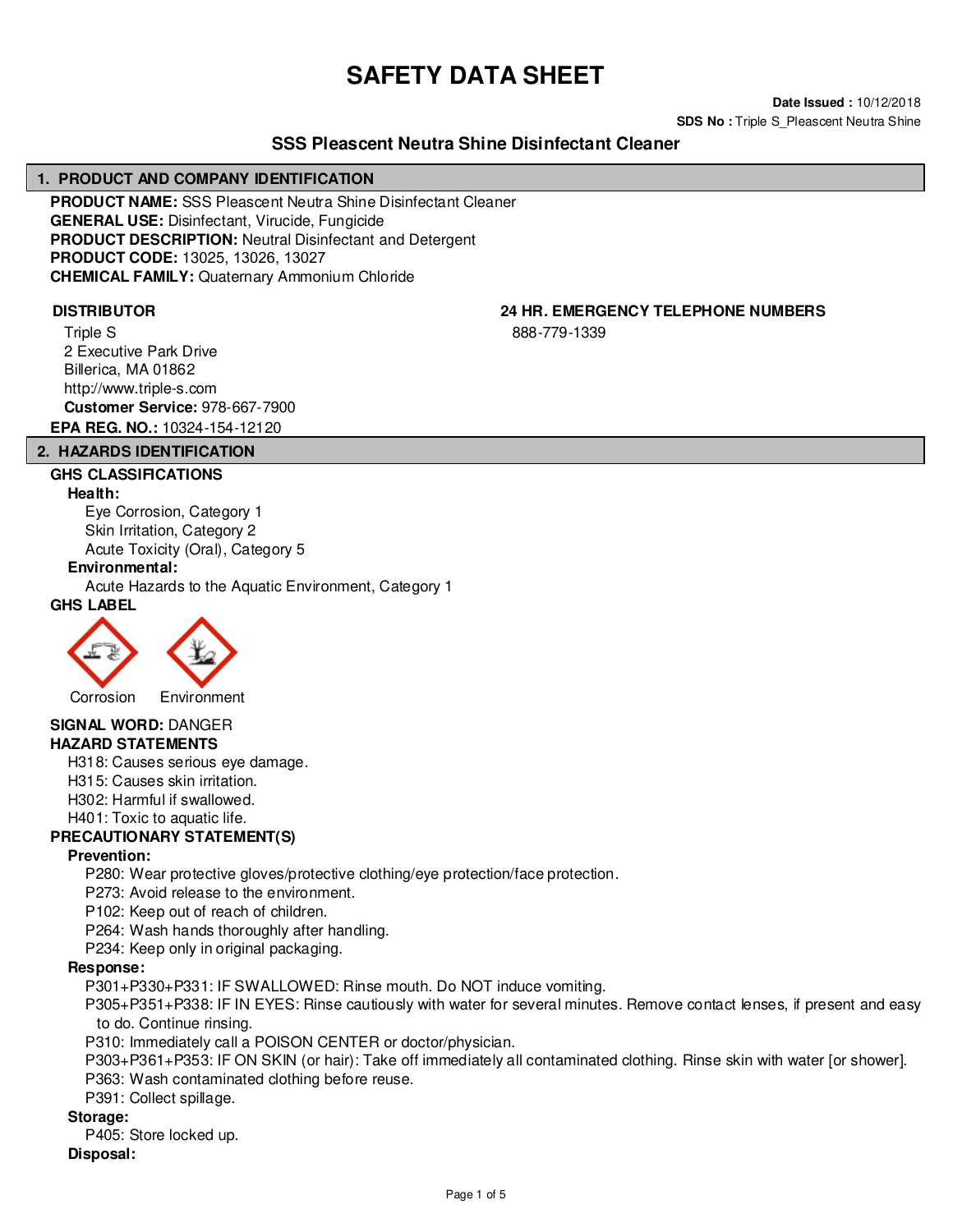P501: Dispose of contents/container according to all local, state and Federal regulations.

#### **EMERGENCY OVERVIEW**

**PHYSICAL APPEARANCE:** Blue liquid

**IMMEDIATE CONCERNS:** Causes irreversible eye damage and skin burns.

#### **POTENTIAL HEALTH EFFECTS**

**EYES:** Corrosive, contact causes severe eye burns. **SKIN:** Contact causes severe skin irritation and possible burns. **SKIN ABSORPTION: Harmful if absorbed through skin. INGESTION:** Harmful if swallowed.

#### **REPRODUCTIVE TOXICITY**

**TERATOGENIC EFFECTS:** None known. **CARCINOGENICITY:** None known. **MUTAGENICITY:** None known. **ROUTES OF ENTRY:** Eye, skin, ingestion. **WARNING CAUTION LABELS:** Irritant

#### **3. COMPOSITION / INFORMATION ON INGREDIENTS**

| <b>Chemical Name</b>                             | $Wt.\%$ | <b>CAS</b>    |
|--------------------------------------------------|---------|---------------|
| Alkyl dimethylbenzyl ammonium chloride (C12-C16) | 1.69    | 68424-85-1    |
| Didecyl dimethyl ammonium chloride               | 2.535   | 7173-51-5     |
| Nonylphenol Ethoxylate                           | $0 - 5$ | 9016-45-9     |
| Tetrasodium ethylenediamine tetraacetate         | $0 - 5$ | $64 - 02 - 8$ |
| Dye                                              | < 0.1   | <b>TS</b>     |
| Fragrance                                        | < 1     | <b>TS</b>     |
| Water                                            | 85 - 95 | 7732-18-5     |

**COMMENTS:** If CAS number is "TS", the specific chemical identity has been withheld as a trade secret.

#### **4. FIRST AID MEASURES**

**EYES:** Immediately flush eyes with water for at least 15 minutes, while holding eyelids open. Remove contact lenses, if present, after the first 5 minutes, then continue rinsing eye. Seek medical attention immediately.

**SKIN:** Remove contaminated clothing. Immediately flush with water followed by washing with mild soap. Seek medical attention. **INGESTION:** Get immediate medical attention. Do not induce vomiting unless instructed to do so by poison center or physician. **INHALATION:** Remove victim to fresh air and monitor. Seek medical advise if irritation persists.

#### **SIGNS AND SYMPTOMS OF OVEREXPOSURE**

**EYES:** Severe burning sensation, damage marked by burns.

**SKIN:** Burning sensation, redness.

**INGESTION:** Irritation of mouth, throat, along with stomach upset, vomiting.

**INHALATION:** Irritation of nose, throat and lungs with coughing, sneezing, possible difficulty breathing.

**ACUTE EFFECTS:** Corrosive to eyes. Causes moderate to severe skin irritation. Harmful if swallowed.

**NOTES TO PHYSICIAN:** Probable mucosal damage may contraindicate the use of gastric lavage.

#### **5. FIRE FIGHTING MEASURES**

**FLAMMABLE CLASS:** None **EXTINGUISHING MEDIA:** Not required.

**EXPLOSION HAZARDS:** None

**HAZARDOUS DECOMPOSITION PRODUCTS:** Decomposition products may include: Carbon dioxide, Carbon monoxide, nitrogen oxides.

#### **6. ACCIDENTAL RELEASE MEASURES**

**SMALL SPILL:** Avoid runoff into storm sewers and ditches which lead to waterways.

**LARGE SPILL:** Avoid walking in material. Prevent product from entering into stream, soil, storm sewer or other bodies of water.

### **ENVIRONMENTAL PRECAUTIONS**

**WATER SPILL:** Avoid discharges into open waterways.

**LAND SPILL:** Avoid discharge to soil.

**AIR SPILL:** NA = Not Applicable

**GENERAL PROCEDURES:** Isolate spill or leak area immediately. Keep unauthorized personnel away. Do not touch or walk through spilled material. Prevent entry into waterways, sewers, or confined areas. Absorb with dry earth, sand or other non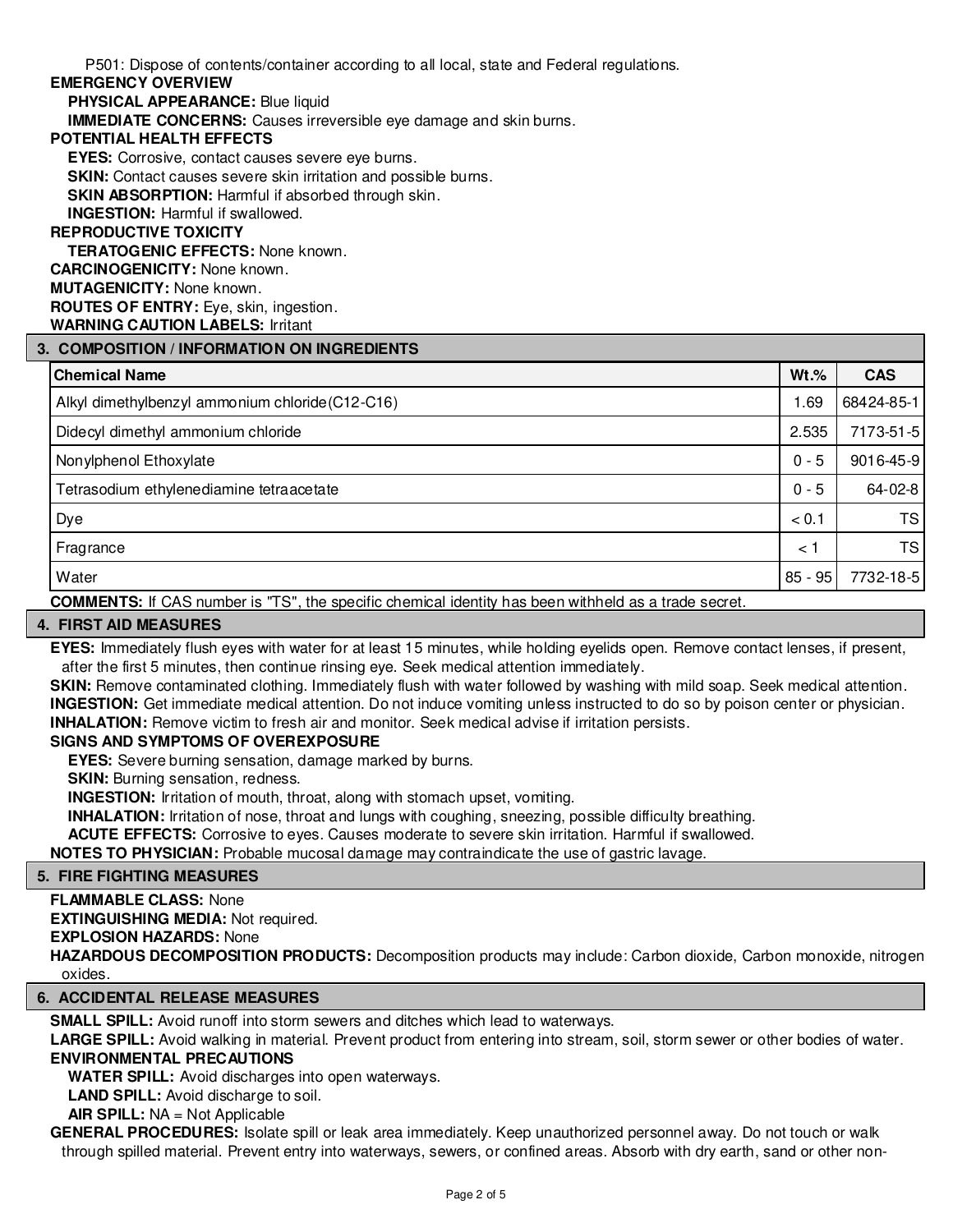combustible material and transfer to containers.

**RELEASE NOTES:** Product is toxic to fish and aquatic invertebrates.

**SPECIAL PROTECTIVE EQUIPMENT:** Eye protection, rubber gloves, rubber boots to protect feet.

#### **7. HANDLING AND STORAGE**

**GENERAL PROCEDURES:** Do not contaminate water, food, or feed by storage or disposal.

**HANDLING:** Avoid contact with skin and eyes. Wash hands before eating, drinking, smoking or using toilet facilities.

**STORAGE:** Store only in original container. Do not reuse empty container. If a leaky container must be contained within another, mark the outer container to identify the contents. Store pesticides away from food, pet food, feed, and water sources.Keep this product under locked storage sufficient to make it inaccessible to children or persons unfamiliar with its proper use.

**STORAGE TEMPERATURE:** Store at ambient temperatures.

**STORAGE PRESSURE:** Store at ambient atmospheric pressure.

#### **8. EXPOSURE CONTROLS / PERSONAL PROTECTION**

#### **PERSONAL PROTECTIVE EQUIPMENT**

**EYES AND FACE:** Chemical splash goggles.

**SKIN:** Rubber or other chemical resistant gloves.

**RESPIRATORY:** A respirator is not needed under normal and intended conditions of product use.

**WORK HYGIENIC PRACTICES:** Wash with soap and water after handling. Do not eat, drink or smoke while using product.

#### **9. PHYSICAL AND CHEMICAL PROPERTIES**

**PHYSICAL STATE:** Liquid **ODOR:** Fresh & Clean **ODOR THRESHOLD:** Not Established **COLOR:** Blue **pH:** 6.0 to 8.0 **PERCENT VOLATILE:** >90 **FLASH POINT AND METHOD:** None **FLAMMABLE LIMITS:** N/A **AUTOIGNITION TEMPERATURE:** NA = Not Applicable **VAPOR PRESSURE:** 20 mm Hg at (68°F) **VAPOR DENSITY:**  $\sim$  1 Air = 1 **BOILING POINT: 212° F: 100° C FREEZING POINT: 32° F; 0° C THERMAL DECOMPOSITION:** Not Available **SOLUBILITY IN WATER:** Complete **EVAPORATION RATE:** (Water =1) 1.0 **DENSITY:** 8.35 at 20°C (68°F) **SPECIFIC GRAVITY:** 1.001 grams/ml. at 20°C (68°F) **VISCOSITY:** Water thin. **(VOC):** None

#### **10. STABILITY AND REACTIVITY**

**REACTIVITY:** Stable **HAZARDOUS POLYMERIZATION: Will not occur. CONDITIONS TO AVOID:** Not Established **HAZARDOUS DECOMPOSITION PRODUCTS:** None Expected. **INCOMPATIBLE MATERIALS:** Strong oxidizers

#### **11. TOXICOLOGICAL INFORMATION**

#### **ACUTE TOXICITY**

| <b>Chemical Name</b>                             | ORAL $LD_{50}$ (rat) | DERMAL LD <sub>50</sub> (rabbit) |
|--------------------------------------------------|----------------------|----------------------------------|
| Alkyl dimethylbenzyl ammonium chloride (C12-C16) | 450 mg/kg (rat)      | 3342 mg/kg (rabbit)              |
| Didecyl dimethyl ammonium chloride               | 268 mg/kg (mouse)    | 2730 mg/kg (rabbit)              |
| Nonylphenol Ethoxylate                           | 16000 mg/kg (rat)    | 4490 mg/kg (rabbit)              |
| Tetrasodium ethylenediamine tetraacetate         | 3030 mg/kg $(rat)$   | $>$ 5000 mg/kg (rabbit)          |

**DERMAL LD50:** > 2000 mg/kg male and female rabbits.

**ORAL LD50:** > 1000 mg/kg Male and Female rats.

**SKIN CORROSION/IRRITATION: Corrosive**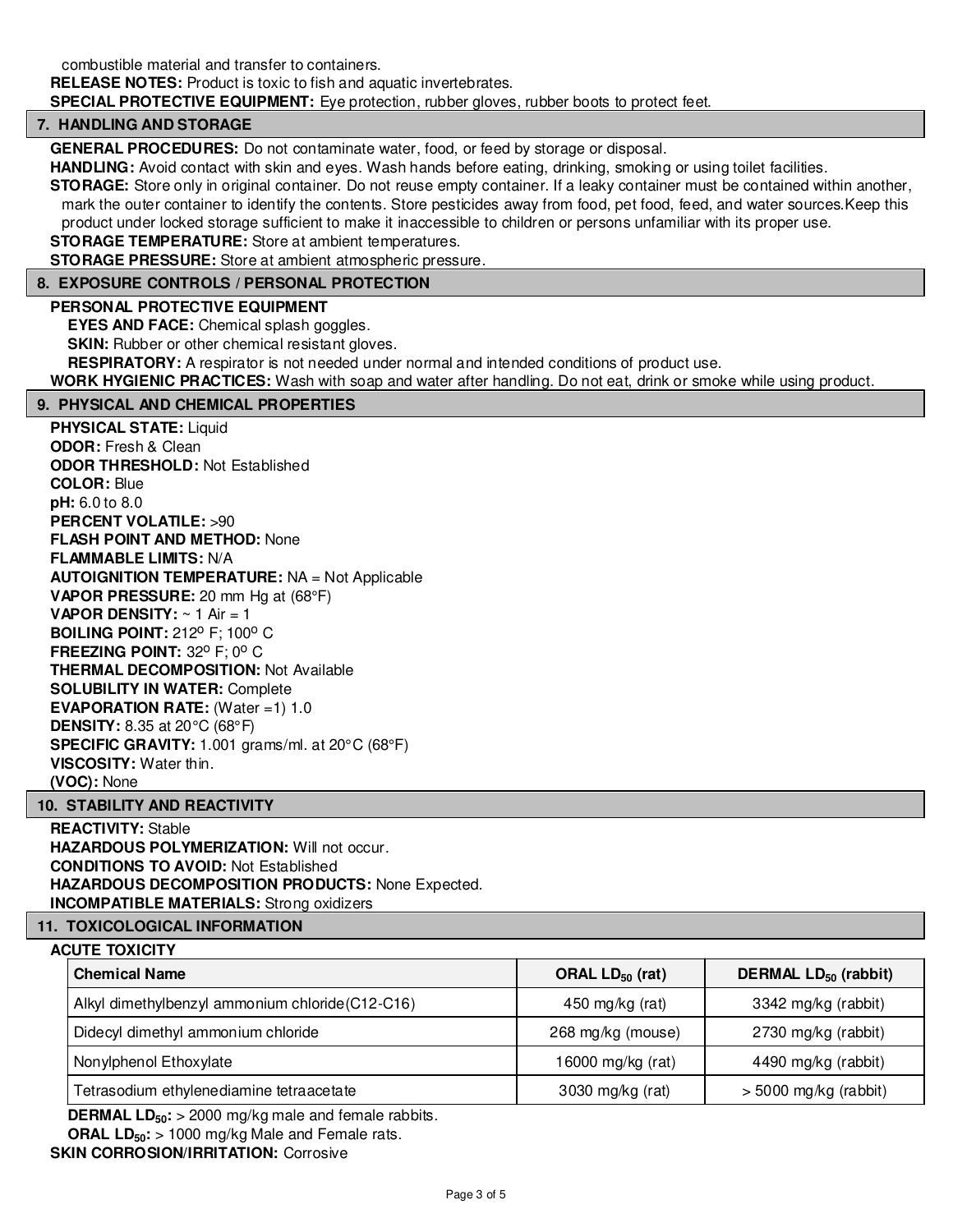#### **GERM CELL MUTAGENICITY:** No known significant effects or critical hazards. **CARCINOGENICITY**

**IARC:** No products were found.

**REPRODUCTIVE TOXICITY:** No known significant effects or critical hazards.

**STOT-SINGLE EXPOSURE:** No known significant effects or critical hazards.

### **12. ECOLOGICAL INFORMATION**

**ENVIRONMENTAL DATA:** Not Established

**ECOTOXICOLOGICAL INFORMATION:** This product is toxic to fish and aquatic invertebrates.

**AQUATIC TOXICITY (ACUTE):** Not Established

**CHEMICAL FATE INFORMATION:** This product is biodegradable.

#### **13. DISPOSAL CONSIDERATIONS**

**DISPOSAL METHOD:** Attempt to use product completely in accordance with intended use. Pesticide wastes are acutely hazardous. Improper disposal of excess pesticide, spray mixture or rinsate is a violation of federal law. If these wastes cannot be disposed of by use according to label instructions, contact your State Pesticide or Environmental Control Agency, or the Hazardous Waste Representative at your local office, or the nearest EPA regional office for guidance.

**FOR LARGE SPILLS:** Consult with local and state authorities for large volume disposal.

**EMPTY CONTAINER:** Triple rinse container promptly after emptying. Fill container 1/4 full with water and recap. Shake for 10 seconds. Drain and repeat. Offer for recycling if available or puncture and dispose in a sanitary landfill, or by other procedures approved by state and local authorities.

#### **14. TRANSPORT INFORMATION**

#### **DOT (DEPARTMENT OF TRANSPORTATION)**

**PROPER SHIPPING NAME:** Not regulated. **PLACARDS:** None

**LABEL:** None

**U.S. CUSTOMS HARMONIZATION NUMBER:** 3808.94.0000

**AIR (ICAO/IATA)**

**SHIPPING NAME:** Not regulated.

#### **VESSEL (IMO/IMDG)**

**SHIPPING NAME:** Not regulated.

**15. REGULATORY INFORMATION**

#### **UNITED STATES**

#### **SARA TITLE III (SUPERFUND AMENDMENTS AND REAUTHORIZATION ACT)**

**311/312 HAZARD CATEGORIES:** Health - Acute

**313 REPORTABLE INGREDIENTS:** No listed substance

#### **302/304 EMERGENCY PLANNING**

**EMERGENCY PLAN:** No listed substance

#### **TSCA (TOXIC SUBSTANCE CONTROL ACT)**

**TSCA REGULATORY:** All ingredients are listed on the TSCA Chemical Inventory.

#### **STATES WITH SPECIAL REQUIREMENTS**

| <b>Chemical Name</b>   | <b>Requirements</b>                                                                                                   |
|------------------------|-----------------------------------------------------------------------------------------------------------------------|
| Nonylphenol Ethoxylate | Massachusetts Right to Know Substance<br>I New Jersey Right To Know Substance<br>Pennsylvania Right to Know Substance |

#### **CALIFORNIA PROPOSITION 65:** No listed substance

#### **FIFRA (FEDERAL INSECTICIDE, FUNGICIDE, AND RODENTICIDE ACT):** Regulated

#### **16. OTHER INFORMATION**

**Date Prepared:** 10/12/2018

#### **HMIS RATING**

| <b>HEALTH</b>              | $\mathbf{2}$ |
|----------------------------|--------------|
| <b>FLAMMABILITY</b>        |              |
| <b>PHYSICAL HAZARD</b>     |              |
| <b>PERSONAL PROTECTION</b> |              |